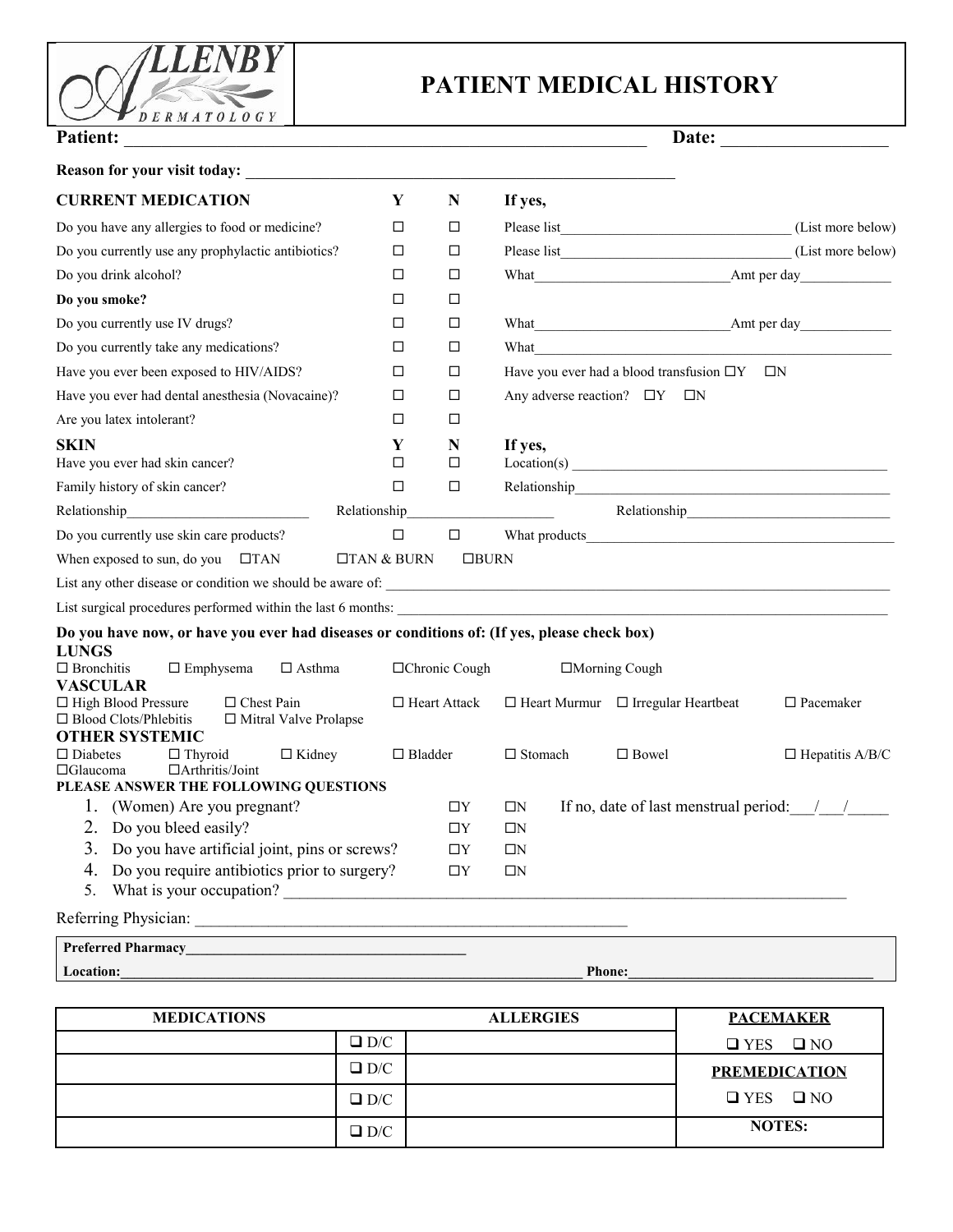

### **PATIENT REGISTRATION**

#### **PLEASE PRINT CLEARLY**

| City<br><u> 1989 - Johann Barn, amerikansk politiker (d. 1989)</u>               |  | <b>State</b> State State State State State State | Zip                | <u> 1980 - Andrea Andrew Maria III, populație de la provincia de la provincia de la provincia de la provincia de</u> |  |  |
|----------------------------------------------------------------------------------|--|--------------------------------------------------|--------------------|----------------------------------------------------------------------------------------------------------------------|--|--|
|                                                                                  |  |                                                  |                    |                                                                                                                      |  |  |
| Social Security Number                                                           |  |                                                  | Race               |                                                                                                                      |  |  |
| Date of Birth Age Marital Status Language                                        |  |                                                  |                    |                                                                                                                      |  |  |
|                                                                                  |  |                                                  |                    |                                                                                                                      |  |  |
|                                                                                  |  |                                                  |                    |                                                                                                                      |  |  |
|                                                                                  |  |                                                  |                    |                                                                                                                      |  |  |
| Secondary Insurance                                                              |  |                                                  | <b>Begin Date:</b> |                                                                                                                      |  |  |
|                                                                                  |  |                                                  |                    |                                                                                                                      |  |  |
| How were you referred to our Office(Patient/Doctor) ____________________________ |  |                                                  |                    |                                                                                                                      |  |  |
| Receive e-mail notifications:                                                    |  |                                                  |                    |                                                                                                                      |  |  |

#### **ASSIGNMENT OF BENEFITS**

1. Allenby & Associates, Dermatology Specialist Inc., ("Allenby Dermatology"), agrees that should a bill for medically necessary services be submitted to my carrier, and my carrier compensates Allenby Dermatology a lesser amount in total satisfaction of the services rendered, Allenby Dermatology will accept said payment and not seek the deficiency from me. 2. However, I recognize that some insurance carriers may pay a lesser amount for non-medically necessary services and I may be responsible to pay the difference. If my procedure is not fully covered by my insurance carrier, for example, but not limited to, non-medically necessary services, or I do not have a health insurance carrier which covers my medically necessary or non-medically necessary needs/requests, I agree to remit to Allenby Dermatology any and all payment for service performed on my behalf. I realize it is my obligation and responsibility to understand what services and payments my insurance carrier covers prior to receiving any services.

3. If paragraph 2 should apply, I agree to remit payment to Allenby Dermatology prior to or immediately after services performed that day. If Allenby Dermatology agrees to send me an invoice, I agree to remit payment within 10 days of receipt of said invoice. Should I not remit said payment, I agree that I will be in default of my obligations and Allenby Dermatology may seek the assistance of a collection agency and/or attorney to collect any and all outstanding balance owed. Any and all outstanding amounts due and owing shall accrue interest at a rate of 18% per annum. I agree to pay any and all additional sums expended for said collection, including but not limited to, cost of collection, collection expenses, reasonable attorney fees and cost, up to and including the appellate level. The parties agree that for the purposes of collection of any amounts due and owing, venue shall lie in Palm Beach, Broward or Miami-Dade Counties.

#### *Patient Signature Date*

#### **DOCUMENTS**

 $\mathcal{L}_\text{max} = \frac{1}{2} \sum_{i=1}^n \mathcal{L}_\text{max}(\mathbf{z}_i - \mathbf{z}_i)$ 

 $\mathcal{L}_\text{max}$  and  $\mathcal{L}_\text{max}$  and  $\mathcal{L}_\text{max}$  and  $\mathcal{L}_\text{max}$  and  $\mathcal{L}_\text{max}$  and  $\mathcal{L}_\text{max}$ 

*Patient Signature Date*

<sup>1.</sup> I acknowledge that for security purposes Allenby & Associates, Dermatology Specialists Inc. may preserve any and all medical records and related documents by electronic scan and/or computerized means, and that the original physical documents may be destroyed.

<sup>2.</sup> I agree that any and all electronic formats (i.e. scanned) shall have the same legal and medical effect as destroyed originals.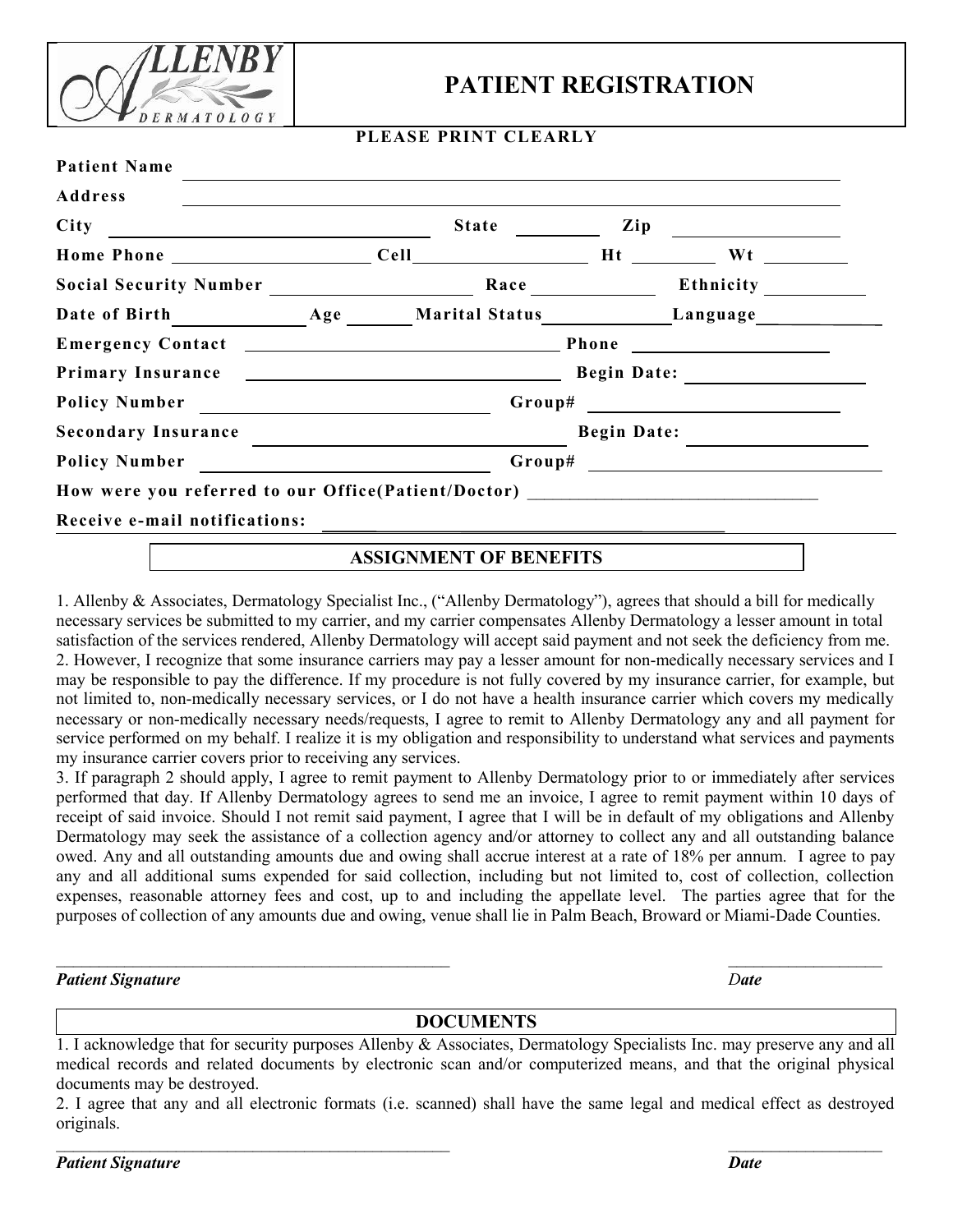

# **PATIENT CONSENT FOR USE AND DISCLOSURE OF PROTECTED HEALTH INFORMATION**

With my consent Allenby & Associates, Dermatology Specialists Inc., ("Allenby Dermatology"), may use and disclose protected health information (PHI) about me to carry out treatment, payment and healthcare operations (TPO). Please refer to Allenby & Associates, Dermatology Specialists Inc. Notice of Privacy Practices for a more complete description of such uses and disclosures.

I have the right to receive a copy of Allenby& Associates, Dermatology Specialists Inc., Privacy Practices at any time upon my request.

Allenby& Associates, Dermatology Specialists Inc., reserves the right to revise its Notice of Privacy Practices at anytime. A revised Notice of Privacy Practices may be obtained by forwarding a written request to Allenby & Associates, Dermatology Specialists Inc. Privacy officer at:

> 6290 Linton Blvd. Suite 204 Delray Beach, Florida 33484

With my consent, Allenby & Associates, Dermatology Specialists Inc., may call my home or other designated location and leave a message on voice mail or in person in reference to any items that assist the practice in carrying out TPO, such as appointment reminders, insurance items and any call pertaining to my clinical care, including laboratory results among others.

With my consent, Allenby & Associates, Dermatology Specialists Inc., may mail to my home or other designated location, any items that assist the practice in carrying out TPO, such as patient statements.

I have the right to request that Allenby& Associates, Dermatology Specialists Inc., restrict how it uses or discloses my PHI to carry out TPO. However, the practice is not required to agree to my requested restrictions, but if it does, it is bound by this agreement.

By signing this form, I am consenting to Allenby & Associates, Dermatology Specialists Inc. use and disclosure of my PHI to carry out TPO.

I may revoke my consent in writing except to the extent that the practice has already made disclosures in reliance upon my prior consent. If I do not sign this consent, Allenby & Associates, Dermatology Specialists Inc. may decline to provide treatment to me.

 $\mathcal{L}_\text{max}$  , and the contribution of the contribution of the contribution of the contribution of the contribution of the contribution of the contribution of the contribution of the contribution of the contribution of t

*Patient Signature Date*

**With my consent, Allenby& Associates, Dermatology Specialists Inc., may call my home, cell phone and** leave a message with spouse and/or designated person listed: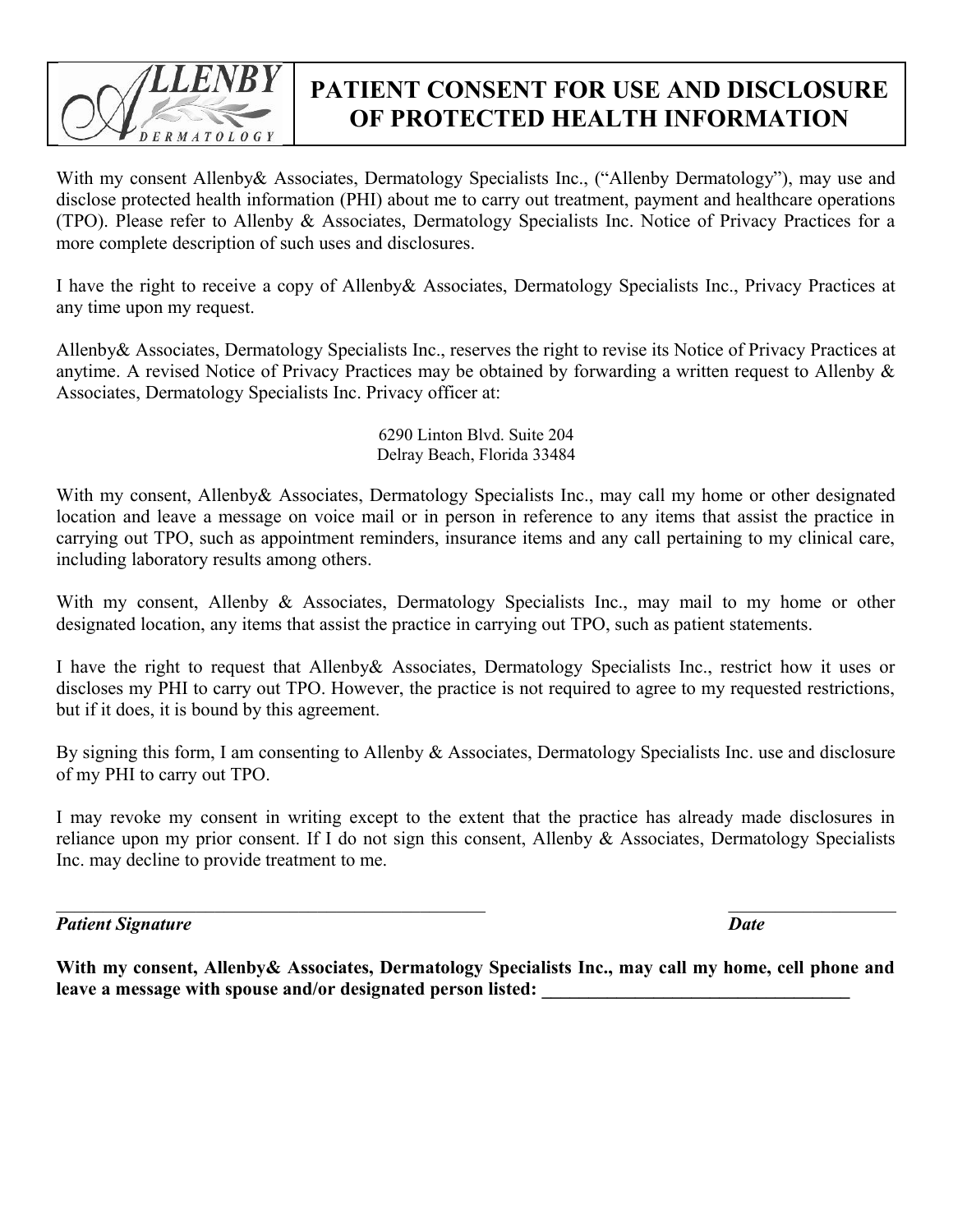## **CONSENT FOR TREATMENT INSURANCE RELEASE/AUTHORIZATION**

I give permission for Allenby & Associates, Dermatology Specialist, Inc to treat me, including any biopsy or procedure(s), as deemed necessary in the exercise of its professional judgment.

- I understand that medical care requires my cooperation and will follow orders and prescriptions provided by Allenby & Associates, Dermatology Specialists Inc. I will schedule and keep appointments for follow-up care, and if required to call any changes or concerns in my condition.
- I authorize Allenby & Associates, Dermatology Specialists Inc. to take photographs, video, or other similar means of record my surgical procedures. I understand that reproduction or publication of said photographs and recordings may be used for the purpose of medical or scientific study and research.
- I understand that the photographs and recorded material may include appropriate portions of the body to demonstrate surgery/procedures and that every effort will be made to protect the patient's identity in those materials.
- I further acknowledge that all recorded media obtained is the sole property of Allenby & Associates, Dermatology Specialist Inc.
- I hereby certify that I have read the foregoing CONSENT and fully understand the contents thereof.

*Patient Signature Date*

 $D E R M A T O L O G Y$ 

### **AUTHORIZATION AND RELEASE**

- I have read and understand the medical consent forms that Allenby & Associates, Dermatology Specialists Inc. has provided.
- I authorize Allenby & Associates, Dermatology Specialists Inc. to release any information, including but limited to, the diagnosis and the records of any treatment or examination rendered to me or my child during the period of such medical care to third party payers, including Medicare.
- I authorize that Allenby & Associates, Dermatology Specialists Inc. may preserve any and all medical records and related documents by scanning said documents electronically/computerized and thereafter destroy all original paper documents.
- I authorize that any and all electronic/computer formats of my complete medical record have the same legal medical effect as the destroyed originals.

 $\mathcal{L}_\text{max}$  , and the contribution of the contribution of the contribution of the contribution of the contribution of the contribution of the contribution of the contribution of the contribution of the contribution of t

*Patient Signature Date*

 $\mathcal{L}_\text{max}$  , and the contribution of the contribution of the contribution of the contribution of the contribution of the contribution of the contribution of the contribution of the contribution of the contribution of t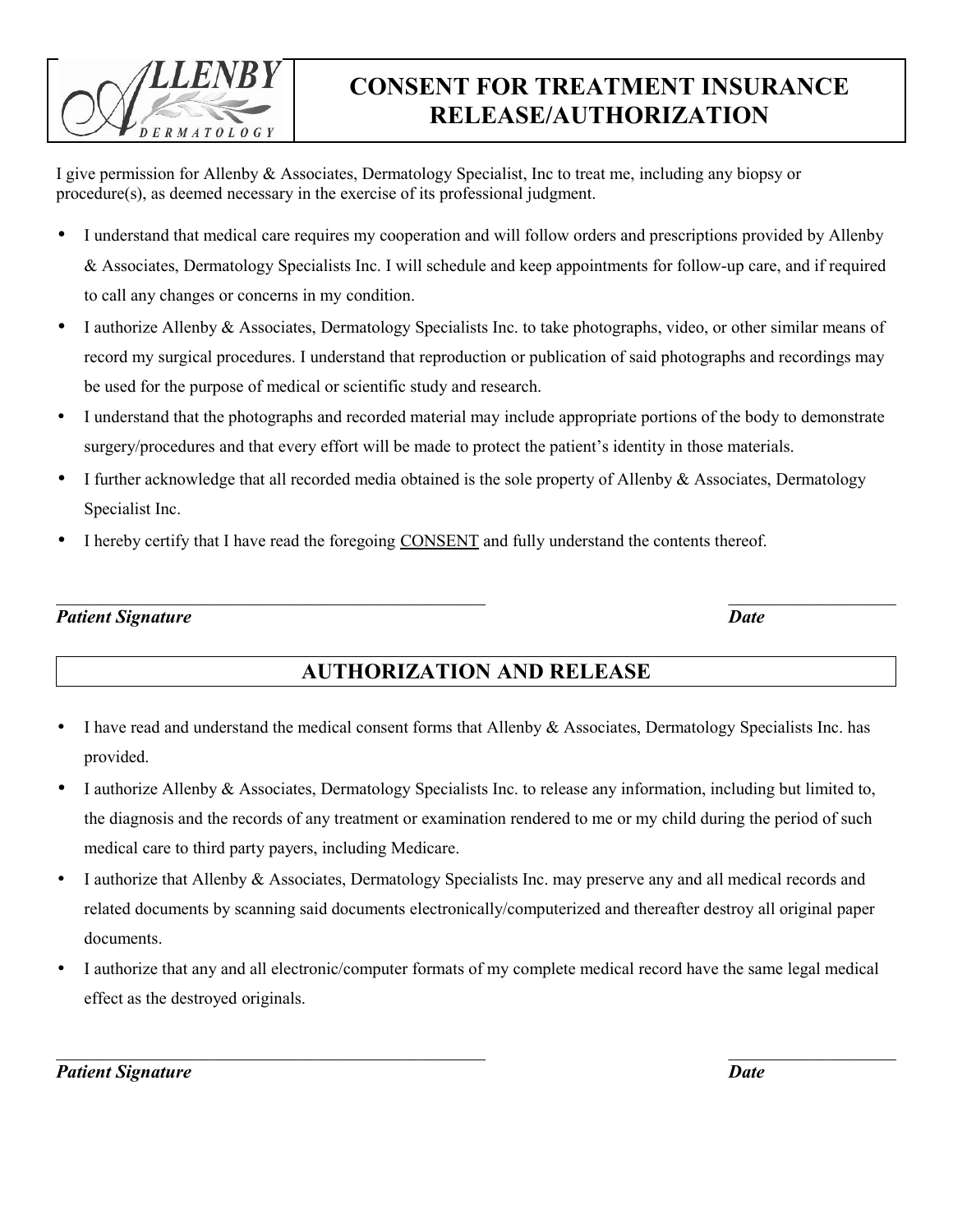

### **NOTICE OF PRIVACY PRACTICES**

1. The notice of privacy practices describes how Allenby& Associates, Dermatology Specialists Inc. ("Allenby Dermatology") may use and disclose Patient Health Information (PHI) to carry out treatment, payment and/or health care operations or any other specified purposes that are permitted or required by law.

2. **TREATMENT:** Allenby Dermatology may use your PHI to provide and coordinate the treatment, medications and services you receive.

3. **PAYMENT:** Allenby Dermatology may use your PHI for various payment-related functions, including, but not limited to, communication with your insurer, pharmacy, and/or any other health care payer.

4. Allenby Dermatology may disclose your PHI for the following purposes however, Allenby Dermatology may never have reason to make some of these disclosures:

a. **To communicate with individuals involved in your care or payment for your care.** Allenby Dermatology may disclose to family members, other relatives, close personal friends or any other person you identify, PHI directly relevant to that person's involvement in you care or payment related to your care.

b. **Food and Drug Administration (FDA**). Allenby Dermatology may disclose to the FDA, or persons under the jurisdiction of the FDA, PHI relative to adverse events with respect to drugs, food, supplements, products and product defects.

c. **Workers Compensation.** Allenby Dermatology may disclose your PHI to the extent authorized by and to the extent necessary to comply with laws relating to workers compensation or other similar programs established by law.

d. **Public Health.** As required by law, Allenby Dermatology may disclose your PHI to public health or legal authorities charged with preventing or controlling disease, injury or disability.

e. **Law Enforcement**. Allenby Dermatology may discuss your PHI for law enforcement purposes as required by law or in response to a subpoena or court order.

f. **As required by law**. Allenby Dermatology may disclose your PHI when required to do so by federal, state or local law.

g. **Health Oversight Activities.** Allenby Dermatology may disclose your PHI to an oversight agency for activities Authorized by law. These oversight activities include audits, investigations, inspections and credentialing as necessary to licensure and for the government to monitor the health care system, government programs, and compliance with civil rights law.

h. **Judicial and Administrative Processing.** If you are involved in a law suite or dispute, Allenby Dermatology may be forced to disclose your PHI in response to a court or administrative order. Allenby Dermatology may also be forced to disclose health information about you in response to a subpoena, discovery request, other lawful process instituted by someone else involved in the dispute, but only if efforts have been made, either by requesting party or us, to tell you about the request or to obtain an order protecting the information request.

i. **Research.** Allenby Dermatology may disclose your PHI to a researcher if their research has been approved by an institutional review board or privacy board that has reviewed the research proposal and established protocols to ensure the privacy or your information. Example: treatments.

j. **Coroners, Medical Examiners, and Funeral Directors.** Allenby Dermatology may release your PHI to a coroner or medical examiner. This may be necessary to identify a deceased person or determine the cause of death. Allenby Dermatology may also disclose PHI to a funeral director consistent with applicable law to enable them to carry out their duties.

k. **Organ or Tissue Procurement Organization.** Consistent with applicable law, Allenby Dermatology may disclose your PHI to organ procurement organizations or other entities engaged in the procurement, banking, or transplantation and/or organs for the purpose of tissue donation and transplant.

l. **Notification.** Allenby Dermatology may use or disclose your PHI or notify or assist in notifying a family member, personal representative, or another person responsible for your care.

m. **Correctional Institutions.** If you are or became an inmate at a correctional institution, Allenby Dermatology may discuss with the institution or its agents PHI necessary for your health and the health and safety of other individuals.

n. **To Avert a Serious Threat to Health or Safety.** Allenby Dermatology may use and disclose your PHI when necessary to prevent a serious threat to your health and safety or the health and safety of the public or another person.

o. **Military and Veterans.** If you are a member of the armed forces, Allenby Dermatology may release PHI about you as required by military command authorities. Allenby Dermatology may also release PHI about foreign military personnel to the appropriate foreign military authority.